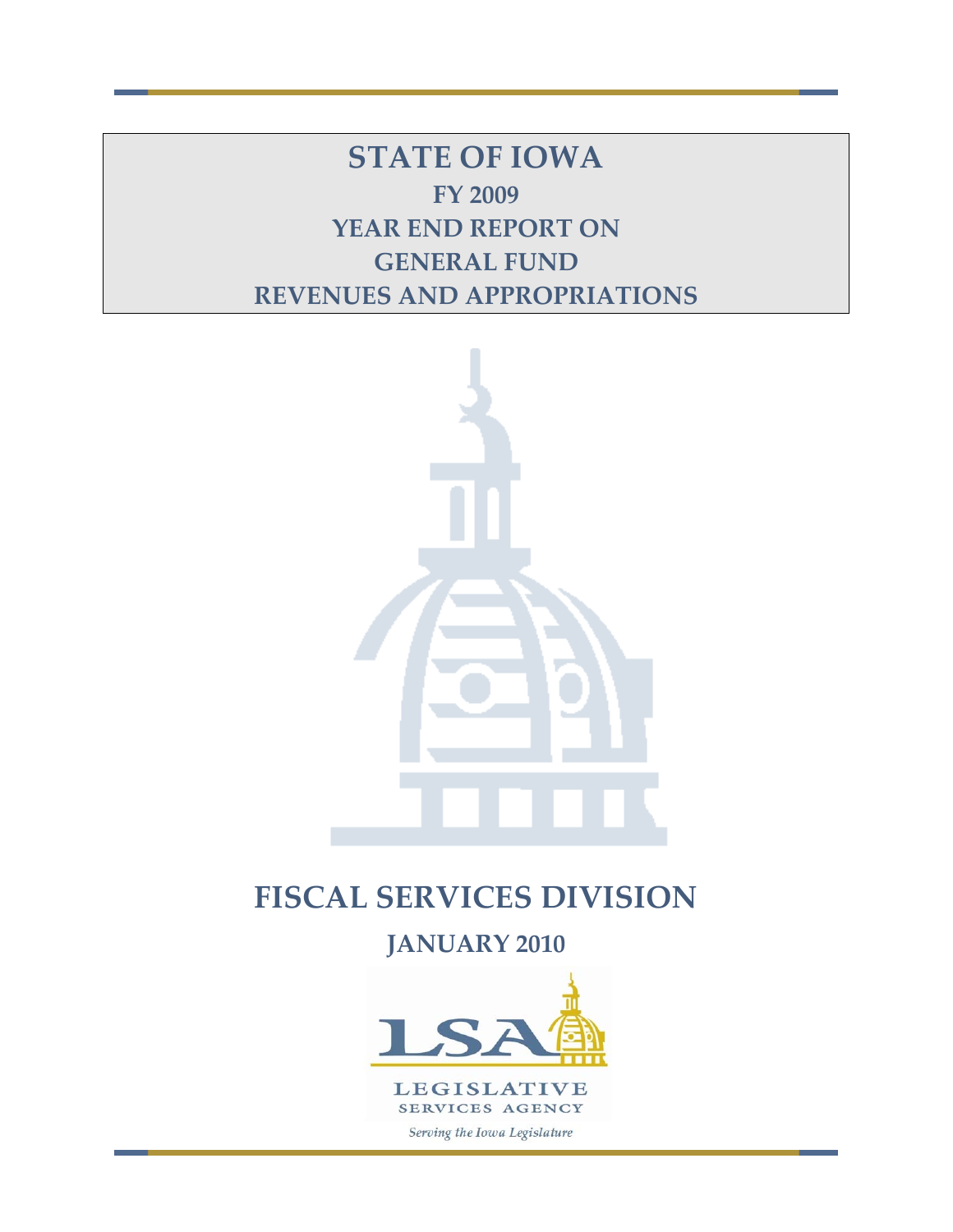# **Introduction**

This report provides a summary of Iowa's FY 2009 General Fund budget. The report examines the changes in revenues and appropriation activity through the fiscal year. The report also includes information on Iowa's reserve funds, a summary of the General Fund balance sheet over the last five years, and historical data on revenues and appropriations.

# **Year in Review**

The FY 2009 General Fund budget enacted by the General Assembly was based on a net revenue estimate of \$6.203 billion (including legislative adjustments) and appropriations totaling \$6.133 billion. After factoring in an estimated \$12.5 million in reversions, the projected surplus of the General Fund was \$82.6 million. Due to the downturn in the economy, tax revenues declined throughout the fiscal year. By the close of FY 2009, net General Fund tax revenues totaled \$5.889 billion, a reduction of \$314.4 million (5.1%) compared to the net revenue estimate used to balance the original FY 2009 budget. As revenues declined throughout the fiscal year, actions were taken to maintain a balanced budget. The Governor implemented a 1.5% across-the-board (ATB) reduction totaling \$89.1 million and the General Assembly enacted additional appropriation reductions of \$101.5 million. The General Assembly also used \$150.0 million in federal stimulus funds to replace reductions in K-12 education and Medicaid. By the close of the fiscal year, a transfer of \$45.3 million from the Economic Emergency Fund was needed to balance the budget.

The final net General Fund revenues totaled \$5.934 billion for FY 2009, representing a decrease of \$150.4 million (2.5%) compared to FY 2008. General Fund appropriations (after reversions) totaled \$5.934 billion resulting in no surplus remaining at the end of the fiscal year. The following table summarizes the changes to the General Fund FY 2009 balance sheet at three different points in time:

- End of 2008 Session: the original enacted budget for FY 2009.
- End of the 2009 Session: the revised budget after mid-year reductions and adjustments.

| FY 2009 General Fund Budget<br>(Dollars in Millions)                               |                                                                       |         |    |                             |    |                             |  |
|------------------------------------------------------------------------------------|-----------------------------------------------------------------------|---------|----|-----------------------------|----|-----------------------------|--|
|                                                                                    | End of 2008<br>End of 2009<br>Actual<br>FY 2009<br>Session<br>Session |         |    |                             |    |                             |  |
| Funds Available:<br><b>Estimated Receipts</b><br>Econ. Emrg. Fund Transfer         | \$                                                                    | 6,203.1 | \$ | 5,993.0                     | \$ | 5,888.7<br>45.3             |  |
| <b>Total Net Revenues</b>                                                          |                                                                       | 6,203.1 |    | 5,993.0                     |    | 5,934.0                     |  |
| Appropriations and Expenditures:<br>Appropriations<br>1.5% ATB Reduction           |                                                                       | 6,133.0 |    | 6,133.0<br>$-89.1$          |    | 6,133.0<br>$-89.1$          |  |
| Net Deappropriations<br><b>Standing Adjustments</b><br><b>Total Appropriations</b> |                                                                       | 6,133.0 |    | $-101.5$<br>18.5<br>5,960.9 |    | $-101.5$<br>16.6<br>5,959.0 |  |
| <b>Reversions</b>                                                                  |                                                                       | - 12.5  |    | $-12.5$                     |    | $-25.0$                     |  |
| Net Appropriations                                                                 |                                                                       | 6,120.5 |    | 5,948.4                     |    | 5,934.0                     |  |
| Ending Balance - Surplus                                                           |                                                                       | 82.6    | \$ | 44.6                        |    | 0.0                         |  |

• Actual FY 2009: the final year-end budget.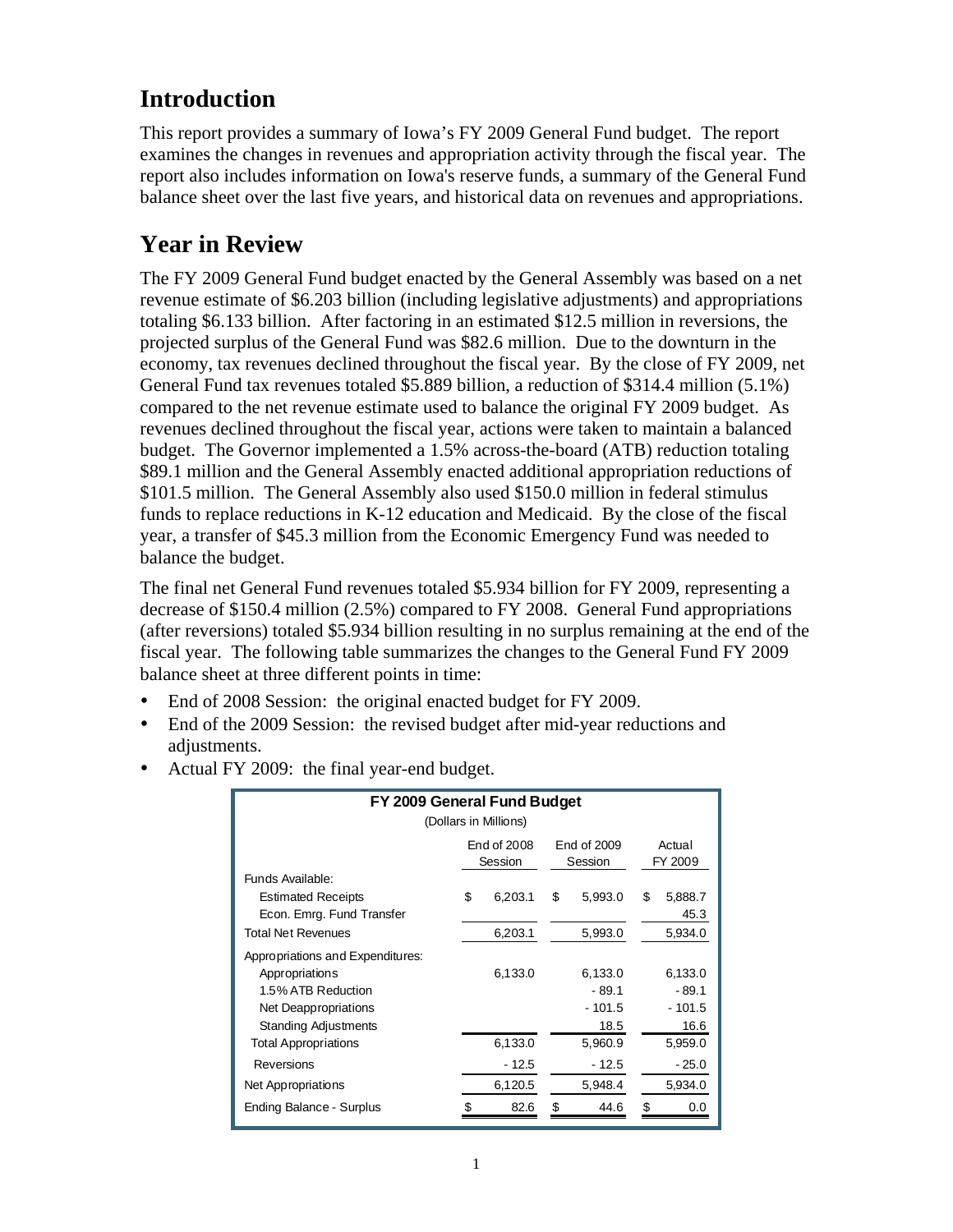## **General Fund Net Revenues and Refunds**

During FY 2009, the State General Fund collected \$6.939 billion in gross revenue, \$185.0 million in revenue transfers, and refunded \$1.190 billion for net revenue of \$5.934 billion. This is a decrease of \$150.4 million (2.5%) compared to FY 2008. Of the total \$5.934 billion, 78.5% (\$4.661 billion) is from income taxes and sales/use taxes (net of refunds). The following chart shows the sources of net General Fund revenue for FY 2009.



Since FY 1999, net General Fund revenue (excluding transferred revenue) increased from \$4.358 billion to \$5.749 billion, an increase of \$1.391 billion (31.9%). Net income tax revenue produced 63.0% of the growth, while net sales/use tax produced 26.9% and net corporate tax produced 1.0%. General Fund revenue has grown at an average annual rate of 2.8% over the past 10 fiscal years, but the rate varies considerably by year. Fiscal Year 2006 produced growth of 8.2%, while FY 2001, FY 2002, FY 2003, and FY 2009 each produced negative growth. The revenue in FY 2001 - FY 2003 and FY 2009 were impacted by economic downturns. The following chart shows the annual dollar growth by year (excluding transfer revenue).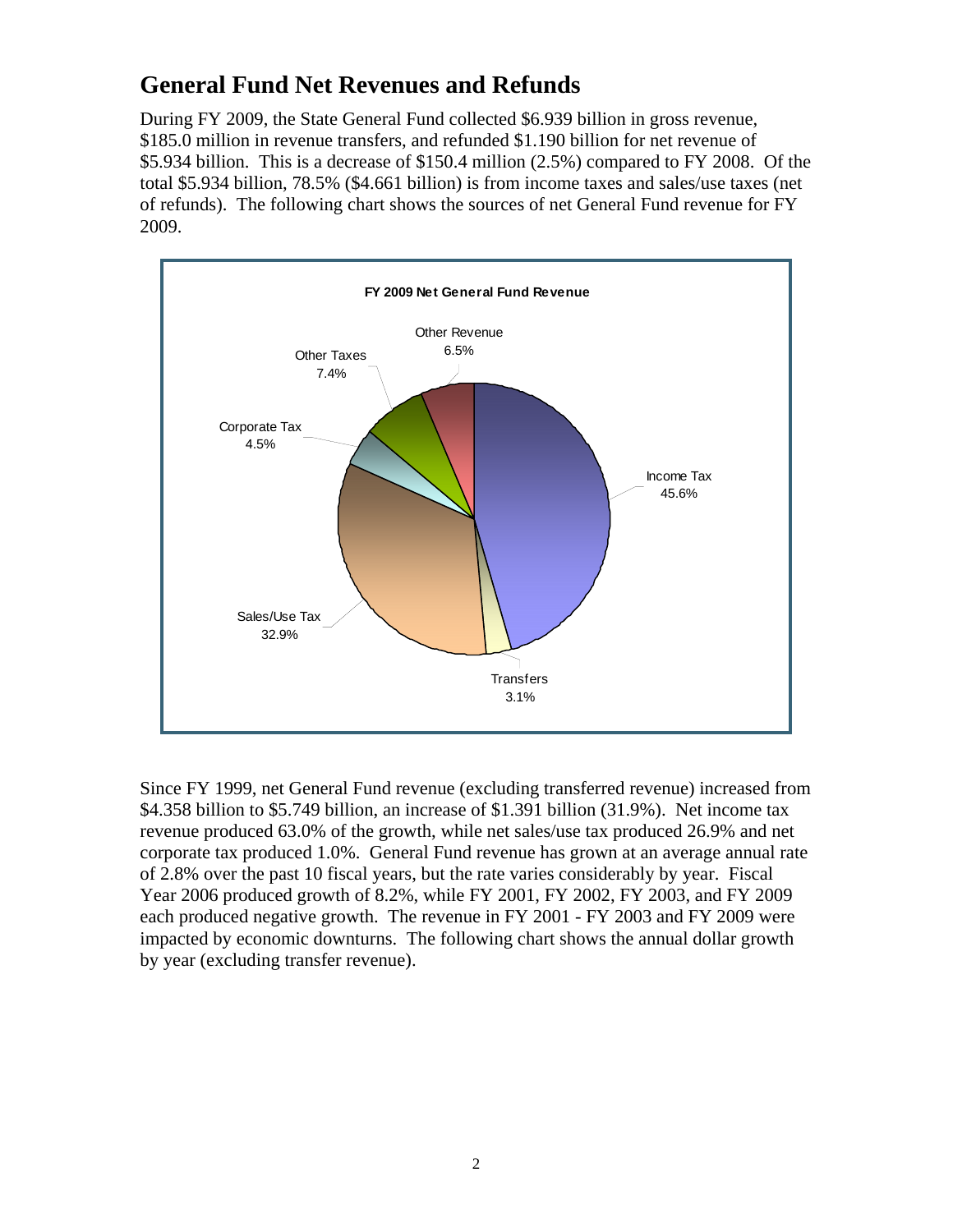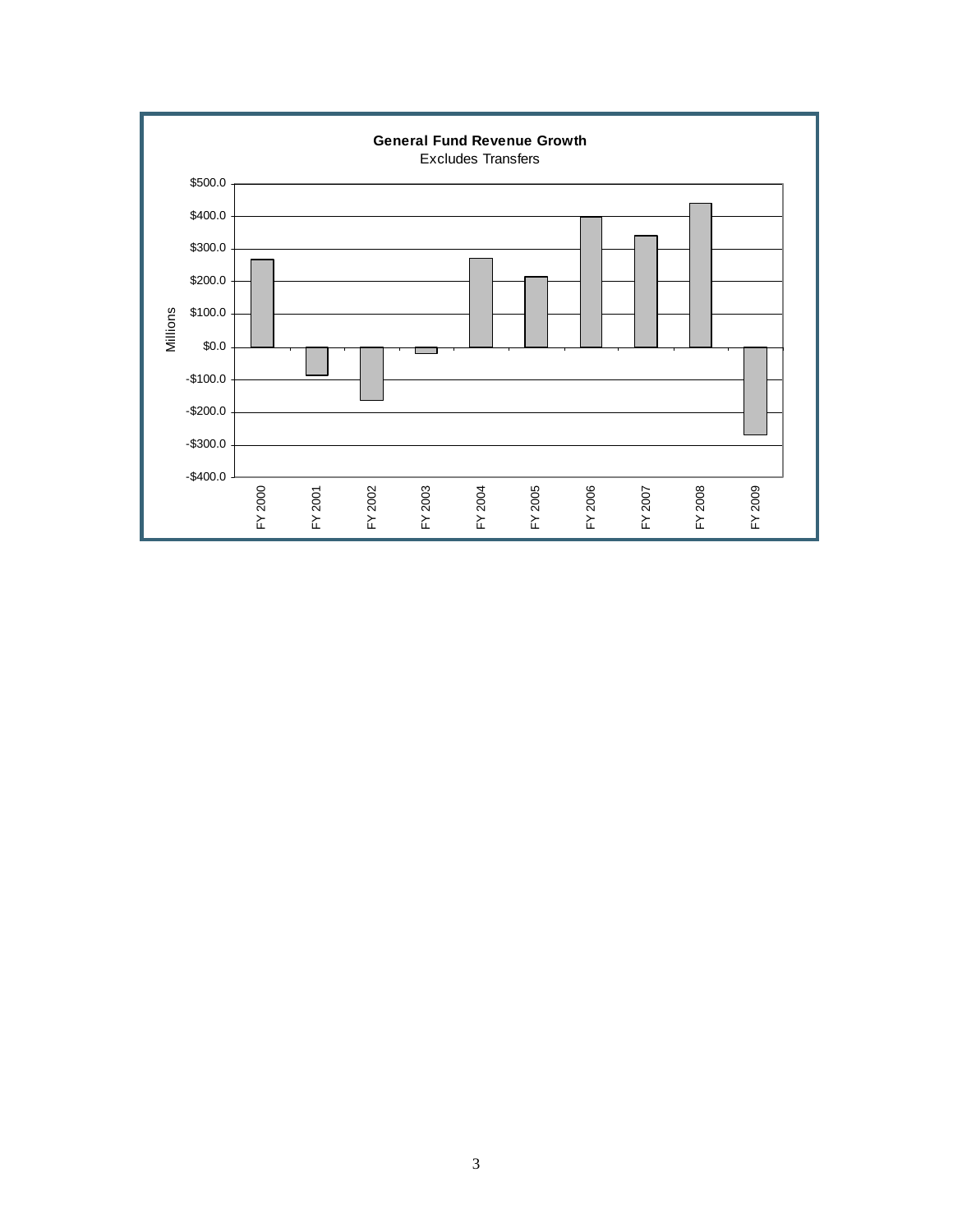# **Appropriations**

The final FY 2009 General Fund appropriations totaled \$5.959 billion (not including tax refunds). For purposes of this report, tax refunds are treated as adjustments to revenues. The following chart shows the distribution of the FY 2009 appropriations by budget subcommittee area. The gray shaded sections represent standing appropriations. Standing appropriations comprised 44.1% (\$2,628.5 million) of the total appropriations. The standing appropriations for K-12 education made up 38.2% of the total FY 2009 appropriations.



NOTE: The gray shaded areas indicate standing appropriations.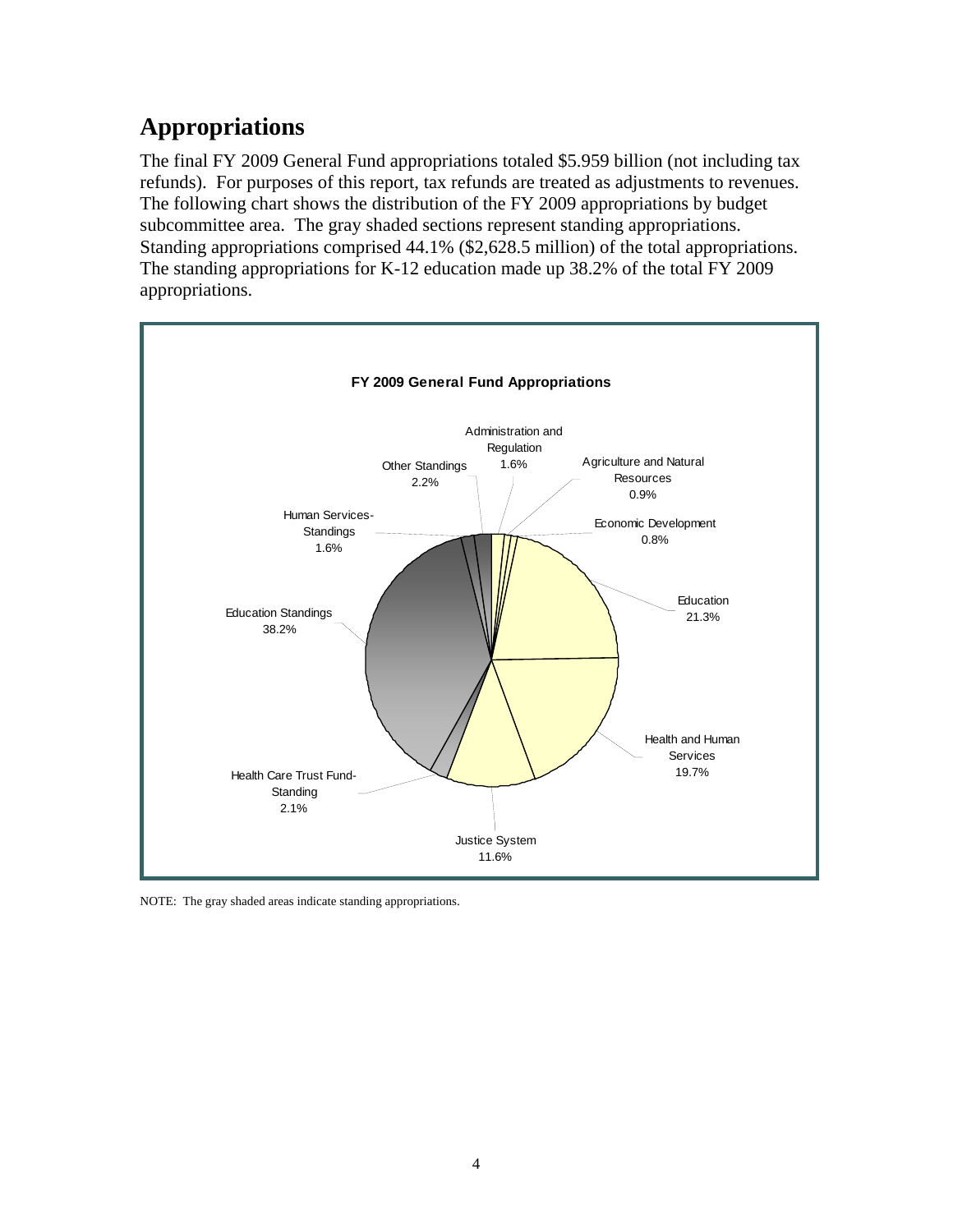#### **Significant Increases**

Fiscal Year 2009 appropriations increased \$60.6 million (1.0%) compared to FY 2008. This increase is after the appropriations were reduced by a 1.5% ATB reduction ordered by the Governor in December 2008 and deappropriations enacted during the 2009 Legislative Session. While several areas of the budget experienced appropriation increases, there were also areas that experienced significant reductions. Some of the General Fund reductions were the result of funding being shifted to non-General Fund sources. The following table highlights the significant appropriation changes from FY 2008 to FY 2009.

| <b>Significant General Fund Appropriation Increases and Decreases</b> |                       |          |   |         |      |         |           |  |
|-----------------------------------------------------------------------|-----------------------|----------|---|---------|------|---------|-----------|--|
| FY 2009 vs. FY 2008                                                   |                       |          |   |         |      |         |           |  |
| (Dollars in Millions)                                                 |                       |          |   |         |      |         |           |  |
|                                                                       | FY 2009 vs<br>Percent |          |   |         |      |         |           |  |
|                                                                       |                       | FY 2008  |   | FY 2009 |      | FY 2008 | Change    |  |
| Student Achievement/Teacher Quality                                   | \$                    | 173.9 \$ |   | 245.8   | - \$ | 71.9    | 41.3%     |  |
| Property Tax Credit Fund                                              |                       | 28.0     |   | 43.7    |      | 15.7    | 56.1%     |  |
| Board of Regents                                                      |                       | 668.6    |   | 684.2   |      | 15.6    | 2.3%      |  |
| State Foundation School Aid                                           |                       | 2,142.0  |   | 2,155.8 |      | 13.8    | 0.6%      |  |
| Dept. of Corrections                                                  |                       | 353.3    |   | 365.2   |      | 11.9    | 3.4%      |  |
| Community Colleges                                                    |                       | 174.0    |   | 181.8   |      | 7.8     | 4.5%      |  |
| Appeal Board Claims                                                   |                       | 25.2     |   | 5.6     |      | $-19.6$ | $-77.8%$  |  |
| <b>Medical Services</b>                                               |                       | 631.6    |   | 593.3   |      | $-38.3$ | $-6.1%$   |  |
| Grow Iowa Values Fund                                                 |                       | 50.0     |   | 0.0     |      | $-50.0$ | $-100.0%$ |  |
| All Other Appropriations                                              |                       | 1,651.8  |   | 1,683.6 |      | 31.8    | 1.9%      |  |
| Total                                                                 | \$                    | 5,898.4  | S | 5,959.0 | \$   | 60.6    | 1.0%      |  |

- The largest appropriation increase was \$71.9 million for the Student Achievement and Teacher Quality Program enacted in SF 277 (FY 2008 Student Achievement and Teacher Quality Program Act). The appropriation provides funding to school districts to enhance teacher salaries and other programs designed to improve teacher performance.
- The General Fund appropriation for the four property tax credits (Homestead, Elderly and Disabled, Military Service, and Ag Land tax credits) was increased by \$15.7 million. However, the total funding for the tax credits for both FY 2008 and FY 2009 was \$159.9 million, most of which was funded from non-General Fund sources. The General Fund increase was due to a larger portion of the tax credits being funded from the General Fund in FY 2009.
- The Board of Regents received a net increase totaling \$15.6 million from the General Fund in FY 2009. Included in the net increase is \$21.9 million for the general operating budgets of the three Regents universities and \$3.9 million for the new Science, Technology, Engineering, and Mathematics initiative at the University of Northern Iowa. The Board of Regent's appropriation for tuition replacement was funded from the Rebuild Iowa Infrastructure Fund in FY 2009. In FY 2008, \$14.0 million of the tuition replacement was appropriated from the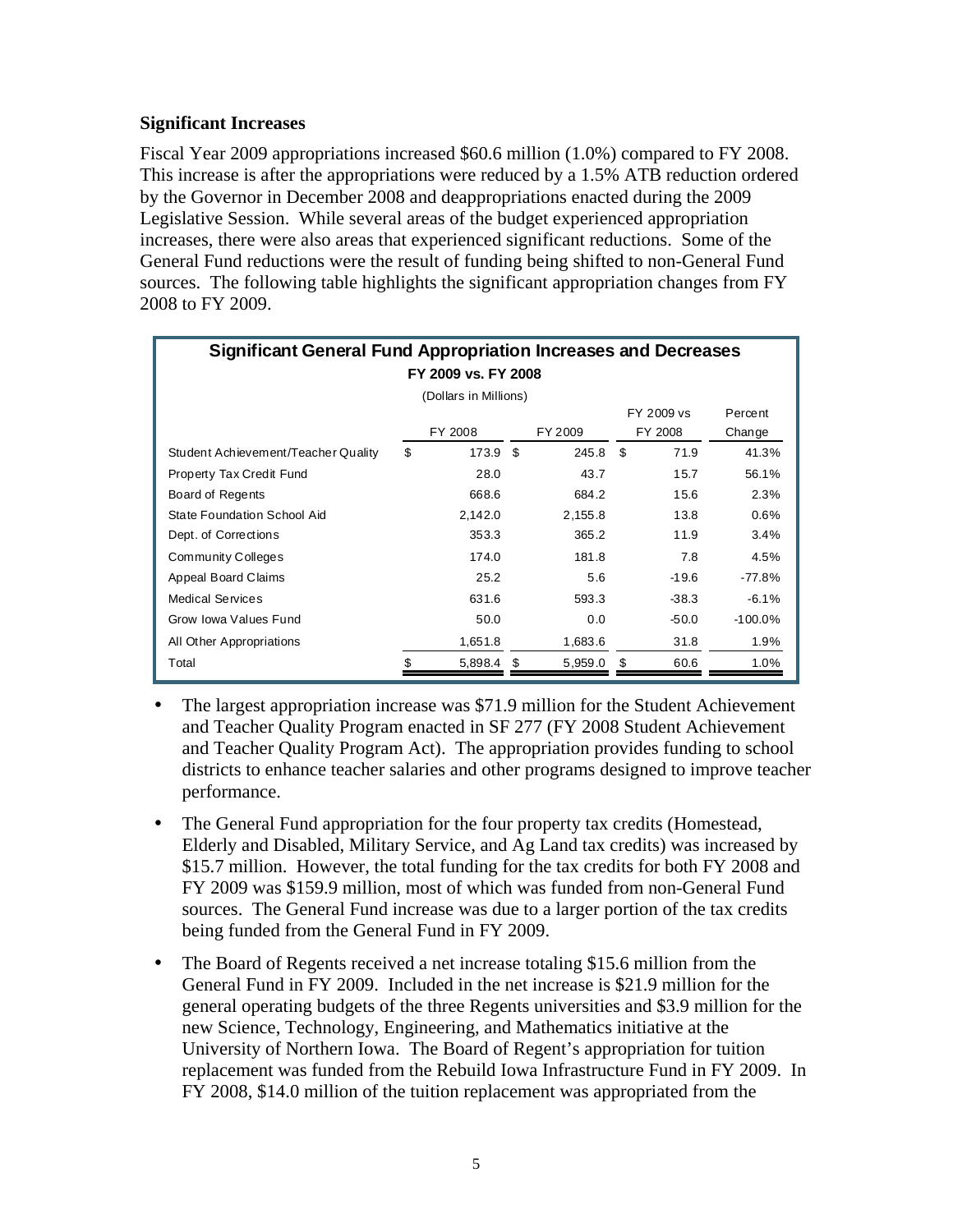General Fund. The Board of Regents also received increases totaling \$3.8 million in other appropriations.

- The General Fund appropriation for State Foundation School Aid increased \$13.8 million for FY 2009. The General Assembly also appropriated \$40.0 million from federal stimulus funds, resulting in a total increase of \$53.8 million for FY 2009.
- The appropriation for State Appeal Board claims decreased \$19.6 million in FY 2009 compared to FY 2008 due to fewer claims being paid.
- The General Fund appropriation for Medicaid was \$38.3 million less than the FY 2008 level due to funding being shifted to non-General Fund sources in FY 2009. Total funding for Medicaid from all sources increased \$97.6 million compared to FY 2008. The State received \$114.0 million in federal stimulus funds in FY 2009 to offset increases in the General Fund. The following table summarizes the Medicaid funding changes for FY 2009.

| <b>Medicald Funding</b><br>(Dollars in Millions) |    |       |    |       |    |         |
|--------------------------------------------------|----|-------|----|-------|----|---------|
| FY 2009 vs                                       |    |       |    |       |    |         |
| FY 2008<br>FY 2009<br>FY 2008                    |    |       |    |       |    |         |
| General Fund                                     | \$ | 631.6 | \$ | 593.3 | \$ | $-38.3$ |
| <b>Health Care Trust Fund</b>                    |    | 99.5  |    | 114.4 |    | 14.9    |
| Senior Living Trust Fund<br>65.0                 |    |       |    | 111.8 |    | 46.8    |
| Healthy Iowans Tobacco Trust                     |    | 35.3  |    | 0.0   |    | $-35.3$ |
| Federal Stimulus                                 |    | 0.0   |    | 114.0 |    | 114.0   |
| Other                                            |    | 17.6  |    | 13.1  |    | $-4.5$  |
| Total                                            |    | 849.0 | .ፍ | 946.6 | ደ  | 97.6    |

 The Grow Iowa Values Fund received an appropriation of \$50.0 million from the General Fund in FY 2008. The Fund did not receive a General Fund appropriation for FY 2009, but received a \$45.0 million appropriation from the Rebuild Iowa Infrastructure Fund.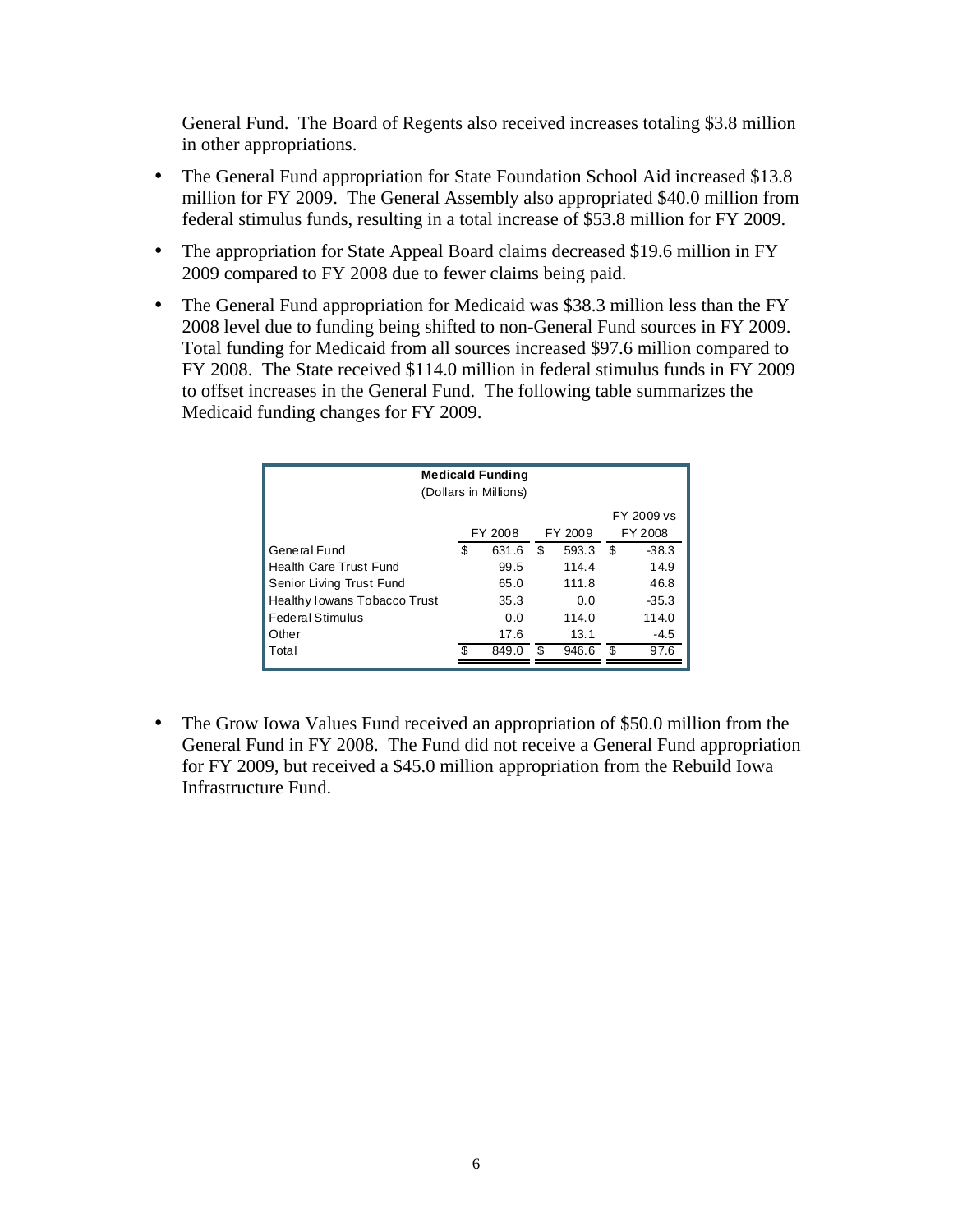### **Historical Growth**

When compared to the past 10 years, General Fund appropriations have increased \$1.195 billion (25.1%) since FY 2000. Of the total increase, 95.0% went to four appropriations: State Aid to Schools (\$459.3 million), Medicaid (\$177.8 million), the Student Achievement and Teacher Quality Program (\$245.8 million), the Health Care Trust Fund (\$125.7 million), and the Department of Corrections (\$127.0 million). The following chart shows total appropriations for the last 10 years.

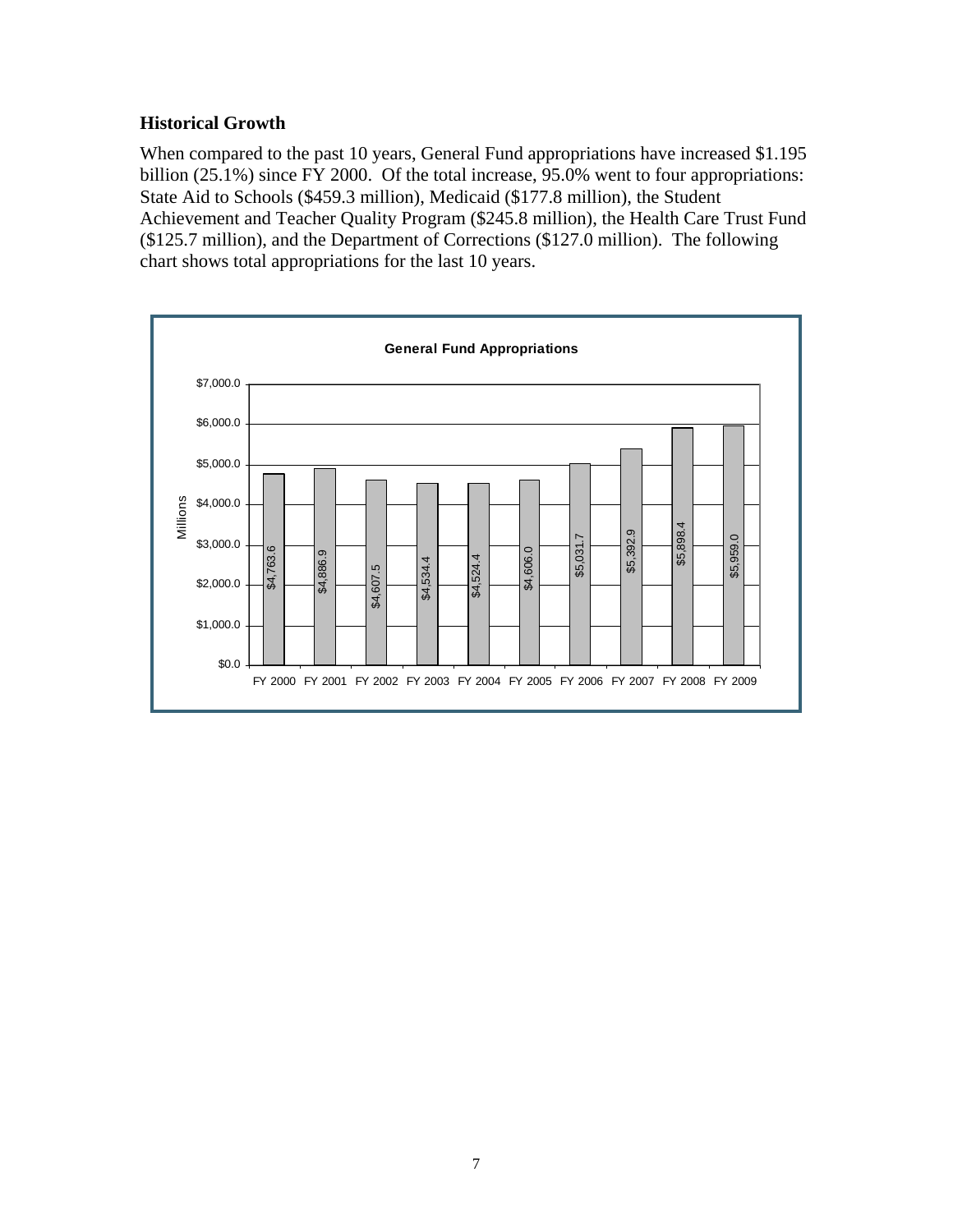# **Summary of FY 2009 Appropriations Activity**

General Fund appropriations are adjusted for several factors throughout the fiscal year. The General Assembly enacts the original appropriations, salary adjustment, and supplemental appropriations. In addition, standing unlimited appropriations are adjusted based on actual expenditures. Other activity associated with appropriated funds include: balances brought forward, transfers, and reversions. The following table summarizes the overall General Fund activity for FY 2009 appropriations.

| <b>Summary of General Fund Appropriations</b> |    |               |  |  |  |
|-----------------------------------------------|----|---------------|--|--|--|
|                                               |    | FY 2009       |  |  |  |
| <b>General Fund Appropriations</b>            |    |               |  |  |  |
| Original Appropriation                        | \$ | 6,045,054,558 |  |  |  |
| Item Veto                                     |    | $-200,000$    |  |  |  |
| Salary Adjustment                             |    | 88,100,000    |  |  |  |
| <b>ATB Reduction</b>                          |    | -89,083,870   |  |  |  |
| Adjustments to Standings                      |    | 16,698,238    |  |  |  |
| Supplemental/Deappropriations                 |    | -101,547,206  |  |  |  |
| Total                                         | \$ | 5,959,021,720 |  |  |  |
| <b>Other Activity</b>                         |    |               |  |  |  |
| Balance forward from the previous year        | \$ | 50,874,484    |  |  |  |
| Appropriation Transfers In                    |    | 9,326,534     |  |  |  |
| Appropriation Transfers Out                   |    | $-9,326,534$  |  |  |  |
| Balance Carry Forward to the next year        |    | -82,816,549   |  |  |  |
| <b>Reversions Total</b>                       |    | $-25,077,641$ |  |  |  |
| <b>Total Other Activity</b>                   | \$ | -57,019,706   |  |  |  |
| <b>Total Net Appropriations Expended</b>      | \$ | 5,902,002,014 |  |  |  |

### **Original Appropriations for FY 2009**

General Fund appropriations approved by the 2008 General Assembly for FY 2009, excluding the salary adjustment appropriation, totaled \$6.045 billion. The Governor vetoed one appropriation of \$200,000 associated with funding for the Public Safety Peace Office Retirement System. The original appropriation amount also includes the budgeted amounts for standing unlimited appropriations. These appropriations are adjusted throughout the fiscal year to reflect actual expenditures. These adjustments are included in the Adjustments to Standings total and are discussed in greater detail below.

### **Salary Adjustments**

Section 15 of HF 2700 (FY 2009 Standing Appropriations Act) appropriated a total of \$88.1 million for salary adjustment across all State agencies, including the Board of Regents. The appropriation was based on an estimate provided by the Department of Management in April of 2008.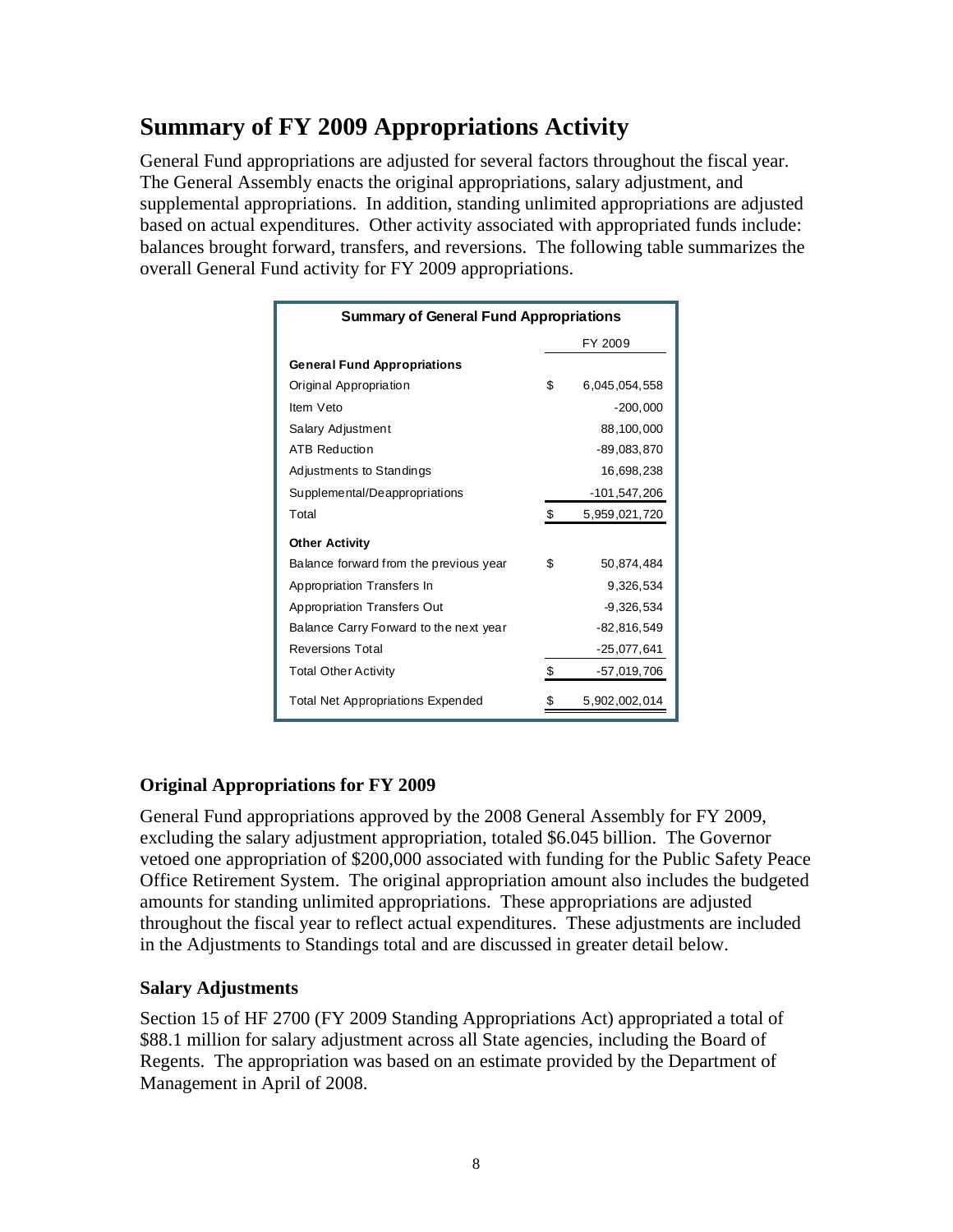A total of 75.1% of the salary adjustment dollars were allocated as follows: Board of Regents (47.3%), the Department of Human Services (14.1%), and the Department of Corrections (13.7%). The remaining 24.9% was allocated to all other State agencies. The following table summarizes the salary adjustment allocations by State agency.

| Summary of FY 2009 General Fund<br><b>Salary Adjustment Allocations</b> |    |            |          |  |  |  |
|-------------------------------------------------------------------------|----|------------|----------|--|--|--|
|                                                                         |    |            | Percent  |  |  |  |
|                                                                         |    | FY 2009    | of Total |  |  |  |
| Board of Regents                                                        | \$ | 41,649,711 | 47.3%    |  |  |  |
| Department of Human Services                                            |    | 12,429,994 | 14.1%    |  |  |  |
| Department of Corrections                                               |    | 12,089,610 | 13.7%    |  |  |  |
| Judicial Branch                                                         |    | 7,647,352  | 8.7%     |  |  |  |
| Department of Public Safety                                             |    | 3,085,529  | 3.5%     |  |  |  |
| Department of Veterans Affairs                                          |    | 2,334,430  | 2.6%     |  |  |  |
| Department of Inspections & Appeals                                     |    | 1,412,988  | 1.6%     |  |  |  |
| Department of Commerce                                                  |    | 1,084,422  | 1.2%     |  |  |  |
| Department of Natural Resources                                         |    | 871,511    | 1.0%     |  |  |  |
| Department of Education                                                 |    | 857,459    | 1.0%     |  |  |  |
| All Other State Agencies                                                |    | 4,636,994  | 5.3%     |  |  |  |
| Total                                                                   |    | 88,100,000 | 100.0%   |  |  |  |

#### **Across-the-Board Reduction**

Code Section 8.31, states that if the Governor determines that the estimated budget resources during the fiscal year are insufficient to pay all appropriations in full, the Governor shall order reductions that are to be uniform and prorated between all departments, agencies, and establishments upon the basis of their respective appropriations. On December 22, 2008, the Governor issued Executive Order 19 requiring a 1.5% ATB reduction to all FY 2009 General Fund appropriations. This resulted in a reduction of \$89.1 million. The Executive Order was issued in response to a revised General Fund revenue estimate adopted by the Revenue Estimating Conference (REC) on December 12, 2008, causing the projected FY 2009 General Fund balance to be negative by \$87.0 million.

The following table shows the individual appropriations that received reductions in excess of \$1.0 million from the Governor's 1.5% ATB reduction. Because State School Aid receives the largest appropriation, it received the largest reduction of \$33.4 million, or 37.5% of the total. Other significant reductions included: Medicaid, which was reduced by \$9.8 million, and the general operating appropriations of the three Regents institutions, which were reduced by a combined \$8.9 million.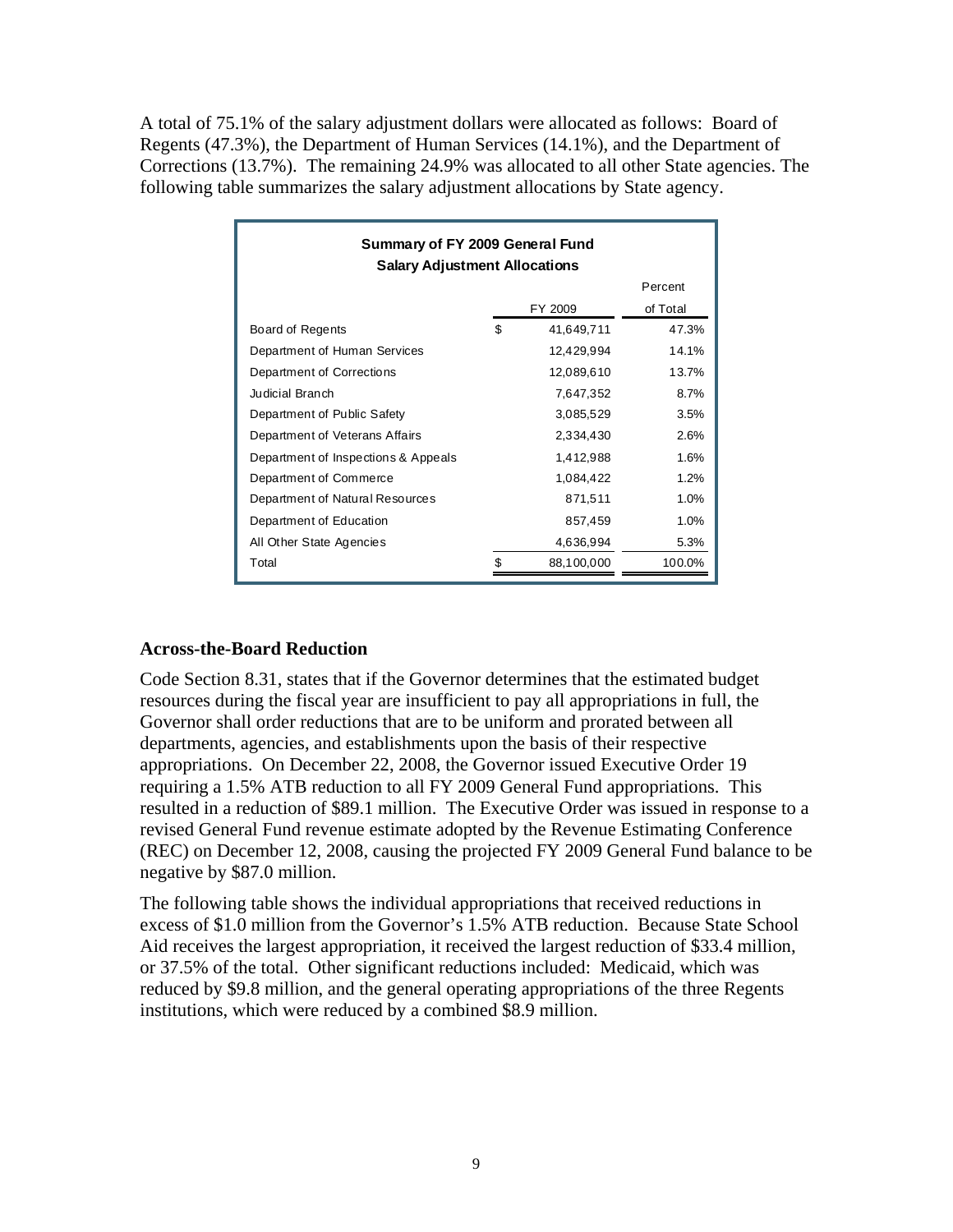| FY 2009 General Fund Across-the-Board Reduction |     |                     |                     |  |
|-------------------------------------------------|-----|---------------------|---------------------|--|
|                                                 |     | Reduction<br>Amount | Percent<br>of Total |  |
| State Foundation School Aid                     | \$. | $-33,366,442$       | 37.5%               |  |
| Medical Assistance (Medicaid)                   |     | $-9,826,939$        | 11.0%               |  |
| University of Iowa - General Aid                |     | -4,147,771          | 4.7%                |  |
| Teacher Quality/Student Achievement             |     | $-3,750,188$        | 4.2%                |  |
| Iowa State University - General Aid             |     | $-3,265,426$        | 3.7%                |  |
| <b>Community Colleges</b>                       |     | $-2,745,936$        | 3.1%                |  |
| <b>Health Care Trust Fund</b>                   |     | $-1,914,000$        | 2.1%                |  |
| University of Northern Iowa - General Aid       |     | $-1,474,296$        | 1.7%                |  |
| Mental Health Property Tax Relief               |     | $-1,425,000$        | 1.6%                |  |
| <b>DHS</b> - Child and Family Services          |     | $-1,354,899$        | 1.5%                |  |
| DHS - Field Operations                          |     | $-1,102,309$        | 1.2%                |  |
| All Other Agencies                              |     | -24,710,664         | 27.7%               |  |
| Total                                           |     | $-89,083,870$       | 100.0%              |  |

#### **Adjustments to Standing Appropriations**

There are numerous standing unlimited appropriations established in the Code. The exact amount for each of these appropriations is not known until the close of the fiscal year. As the General Assembly develops the budget, an estimated appropriation amount is included for budgeting purposes. This estimated appropriation is then adjusted throughout the fiscal year to reflect actual expenditures. The following table shows the significant standing unlimited appropriations and the adjustments.

| FY 2009 Adjustments to Standing Appropriations                                                                             |                         |                             |                 |  |  |
|----------------------------------------------------------------------------------------------------------------------------|-------------------------|-----------------------------|-----------------|--|--|
|                                                                                                                            | Total<br>Appropriation" | Adjustments to<br>Standings |                 |  |  |
| Performance of Duty                                                                                                        | S<br>2,079,500          | \$<br>19,499,411            | S<br>21,578,911 |  |  |
| State Aid to Schools                                                                                                       | 2,153,433,558           | 2.381.236                   | 2,155,814,794   |  |  |
| <b>State Appeal Board Claims</b>                                                                                           | 4,321,687               | 1.309.193                   | 5,630,880       |  |  |
| Legislative Branch                                                                                                         | 35,839,690              | -887,087                    | 34,952,603      |  |  |
| National Guard Comp & Expense                                                                                              | 415,314                 | $-6,212,336$                | $-5,797,022$    |  |  |
| Other                                                                                                                      | 20,969,642              | 607,821                     | 21,577,463      |  |  |
| Total                                                                                                                      | 2,217,059,391           | S<br>16,698,238             | \$2,233,757,629 |  |  |
| These appropriations include adjustments for the 1.5% ATB reduction, supplemental<br>appropriations, and deappropriations. |                         |                             |                 |  |  |

Three standing appropriations experienced significant adjustments in FY 2009 and are summarized below.

 The Executive Council authorizes funding through the Performance of Duty appropriation for emergency repairs to State property if sufficient funds are not available in a State agency's budget. In FY 2009, a total of \$21.6 million was approved by the Council. This was \$19.5 million more than the amount budgeted. Most of the funding was for disaster-related expenses.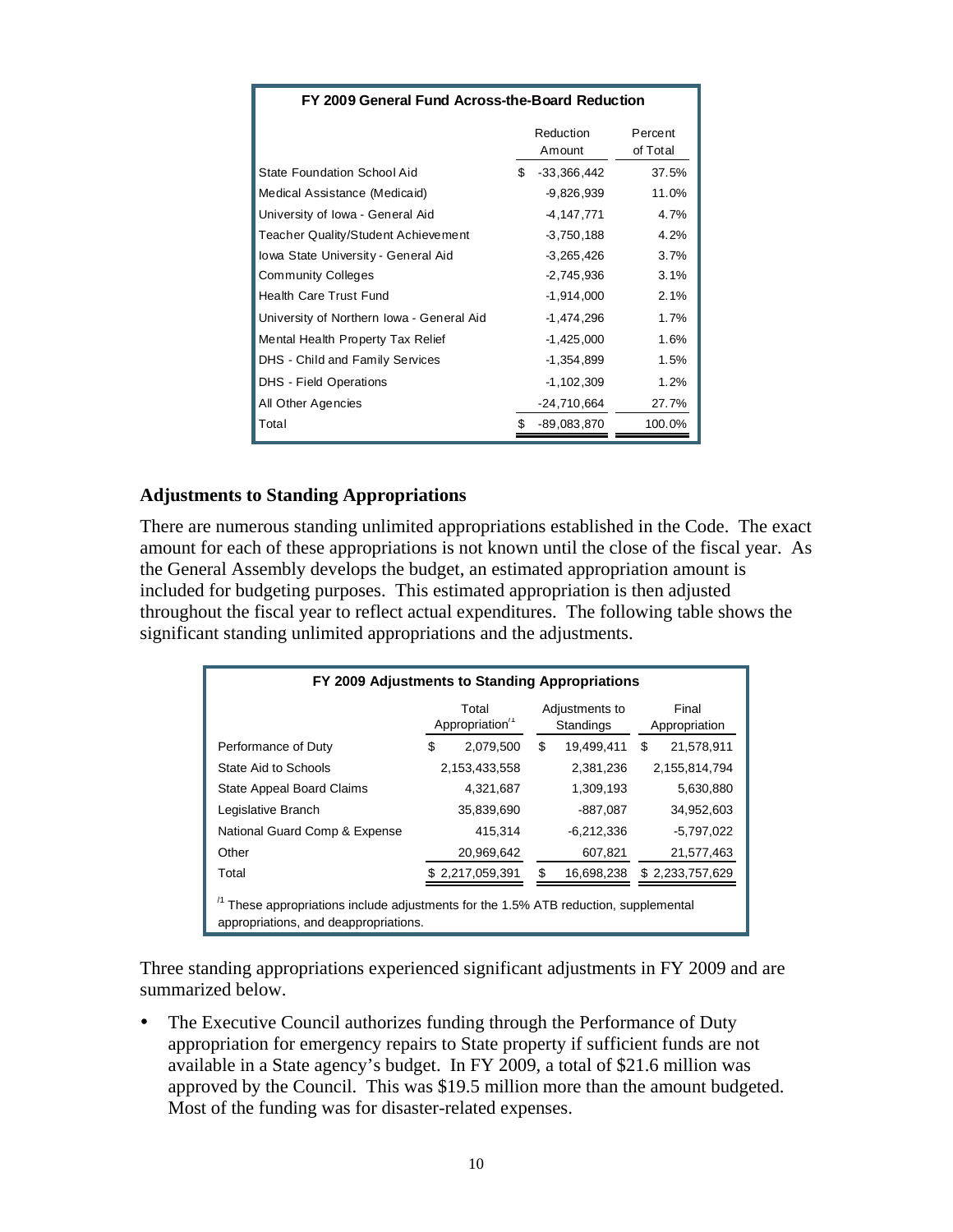- The appropriation for State Aid to Schools was increased by \$2.4 million due to revised enrollment figures and property valuations.
- The State Appeal Board authorizes payment of claims against the State associated with court judgments and settlements. For FY 2009, \$4.3 million was budgeted for Appeal Board claims. Actual claims exceeded the amount budgeted by \$1.3 million.
- The Legislative Branch operates with a standing unlimited appropriation and ended FY 2009 at \$887,000 below budget.
- National Guard activations are funded through the Compensation and Expense appropriation. During FY 2008, the Guard was activated in response to the natural disasters affecting the State, most of which occurred toward the end of FY 2008. The Department received a \$7.0 million reimbursement from the Federal Emergency Management Agency (FEMA) in FY 2009 for costs that were incurred in FY 2008. These federal reimbursements were credited to the Compensation and Expense appropriation, resulting in a net adjustment of \$ -6.2 million to the appropriation.

### **Supplemental Appropriations and Deappropriations**

The net total of all supplemental appropriations and deappropriations for FY 2009 resulted in a reduction of \$101.5 million to General Fund appropriations. The General Assembly enacted four bills during the 2009 Legislative Session that made supplemental appropriations and deappropriations to FY 2009 budgets.

- The appropriation changes enacted in HF 414 (FY 2009 Budget Adjustment Act) resulted in a net reduction of \$13.1 million to FY 2009 General Fund appropriations. The Act deappropriated a total of \$30.3 million from State agency operating appropriations, which in most instances resulted in a 2.0% reduction. The Act also provided supplemental appropriations totaling \$17.3 million in order to restore funding to certain budgets.
- House File 820 (FY 2010 Federal Funds Appropriation Act) deappropriated \$40.0 million from the FY 2009 General Fund appropriation for School Aid and replaced the funding with \$40.0 million in federal stimulus funds.
- House File 811 (Health and Human Services Appropriations Act) deappropriated \$52.0 million from the FY 2009 General Fund appropriation for Medicaid. The Department received \$114.0 million in federal stimulus funds to supplement the Medicaid Program in FY 2009.
- Senate File 478 (FY 2010 Standing Appropriations Act) provided supplemental appropriations totaling \$3.5 million to the Department of Inspections and Appeals for the Indigent Defense Program (\$2.2 million), \$559,000 for the Student Achievement and Teacher Quality Program, and \$760,000 for the Judicial Branch.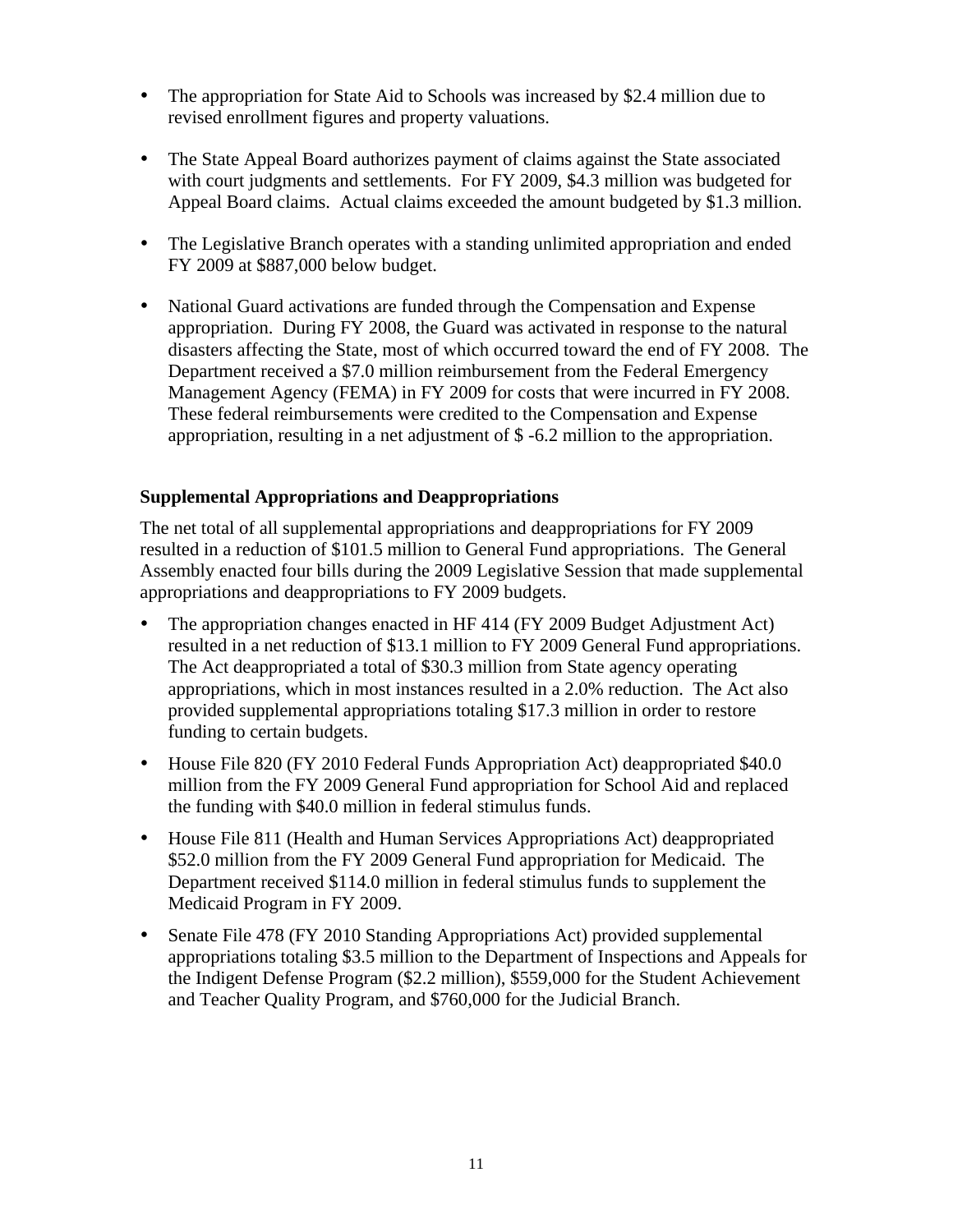The following table shows the net effect of the supplemental appropriations and deappropriations by department.

| FY 2009 Supplemental Appropriations<br>and Deappropriations |    |              |  |  |  |  |
|-------------------------------------------------------------|----|--------------|--|--|--|--|
| Department of Human Services                                | \$ | -53,266,514  |  |  |  |  |
| Department of Education                                     |    | -40,025,534  |  |  |  |  |
| Board of Regents                                            |    | -7,000,000   |  |  |  |  |
| Judicial Branch                                             |    | $-3,025,890$ |  |  |  |  |
| Department of Corrections                                   |    | -1,839,678   |  |  |  |  |
| Legislative Branch                                          |    | -956,591     |  |  |  |  |
| Department of Revenue                                       |    | -550,404     |  |  |  |  |
| Department of Public Safety                                 |    | $-450,246$   |  |  |  |  |
| Department of Agriculture and Land Stewardship              |    | $-422,334$   |  |  |  |  |
| Department of Inspections & Appeals                         |    | 1,640,352    |  |  |  |  |
| Department of Natural Resources                             |    | 5,607,711    |  |  |  |  |
| All Other State Agencies                                    |    | $-1,258,078$ |  |  |  |  |
| Total                                                       |    | -101,547,206 |  |  |  |  |
|                                                             |    |              |  |  |  |  |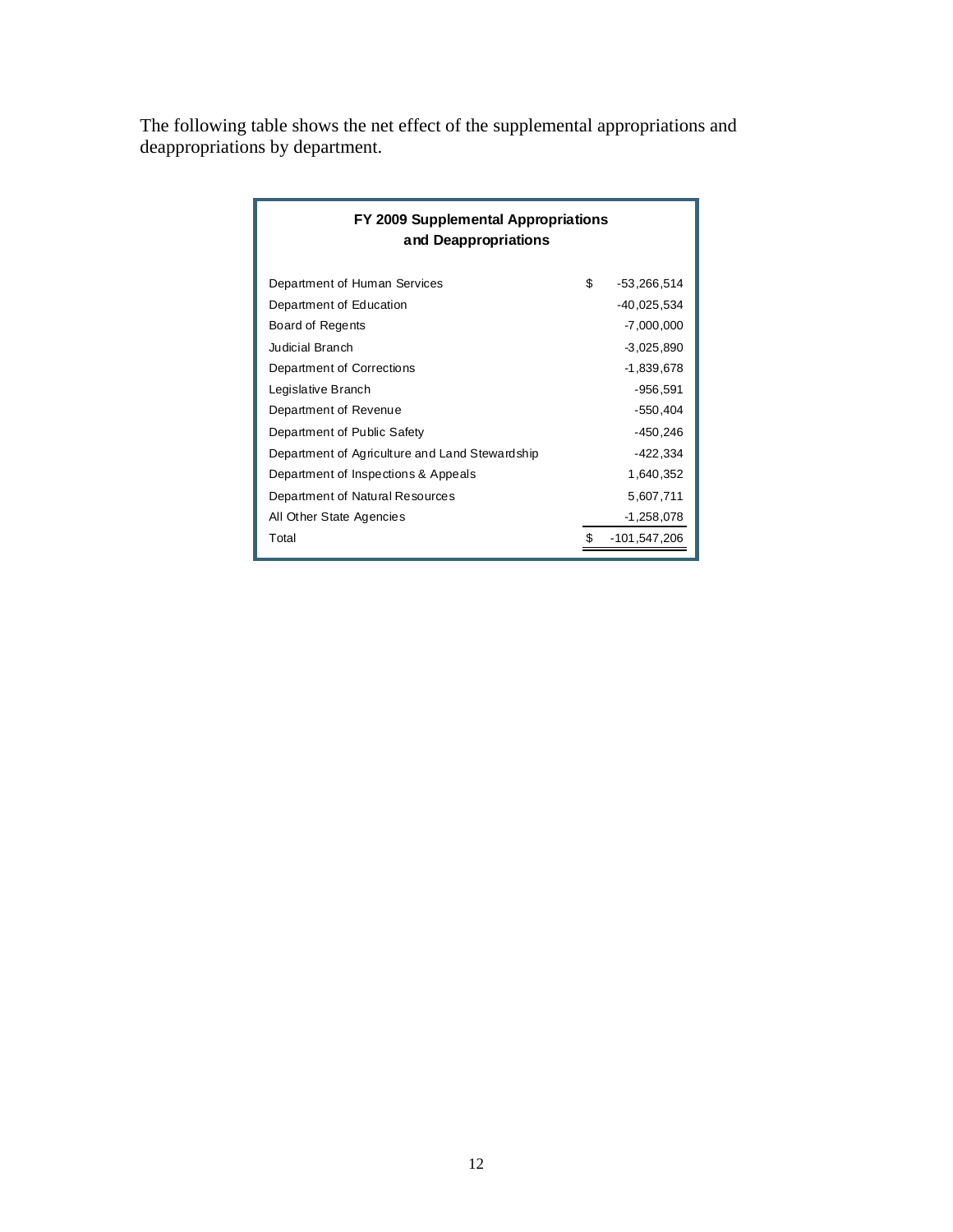#### **Balances Brought Forward**

State agencies carried forward a total of \$50.9 million from FY 2008 appropriations into FY 2009 and \$82.8 million from FY 2009 appropriations into FY 2010. There are several circumstances that result in appropriated funds being carried forward into the next fiscal year.

- Code Section 8.62 allows State agencies to use 50.0% of unspent appropriated funds for employee training, technology enhancement, or purchases of goods and services from Iowa prison industries. This provision was notwithstood in HF 414 (FY 2009 Budget Adjustment Act) as it relates to unspent funds from FY 2009 appropriations. All unspent funds from FY 2009 appropriations reverted to the General Fund.
- Some agencies are provided authorization through legislation to carry forward unspent appropriated funds for program expenses in the next fiscal year.
- Some appropriated funds become obligated during the fiscal year they were made. However, a portion of the payments against those obligations may not be paid until the following fiscal year. The funds that the Executive Council approves through the Performance of Duty account fall into this category. The majority of these funds have been approved for disaster relief by the Council. The following tables list the agencies with significant balances carried forward.

| <b>Balances Brought Forward from</b><br>FY 2008 Appropriations |    |                |  |  |  |
|----------------------------------------------------------------|----|----------------|--|--|--|
|                                                                |    | <b>Balance</b> |  |  |  |
|                                                                |    | Carryforward   |  |  |  |
| Department of Human Services                                   | \$ | 21,317,681     |  |  |  |
| Executive Council                                              |    | 13,097,512     |  |  |  |
| Department of Veterans Affairs                                 |    | 4,134,582      |  |  |  |
| Department of Economic Development                             |    | 3,546,963      |  |  |  |
| Department of Education                                        |    | 2,535,651      |  |  |  |
| Department of Commerce                                         |    | 950,710        |  |  |  |
| Department of Corrections                                      |    | 934,872        |  |  |  |
| All Other State Agencies                                       |    | 4,356,513      |  |  |  |
| Total                                                          |    | 50.874.484     |  |  |  |

#### **Balances Carried Forward from FY 2009 Appropriations to FY 2010**

|                                     |   | Balance<br>Carryforward |
|-------------------------------------|---|-------------------------|
| Department of Human Services        | S | 56.089.261              |
| Department of Veterans Affairs      |   | 6.992.024               |
| Executive Council                   |   | 6,872,153               |
| Department of Education             |   | 3.667.954               |
| Department of Economic Development  |   | 3.315.746               |
| Department of Corrections           |   | 2,948,657               |
| Department of Workforce Development |   | 1.273.219               |
| All Other State Agencies            |   | 1,657,535               |
| Total                               |   | 82,816,549              |
|                                     |   |                         |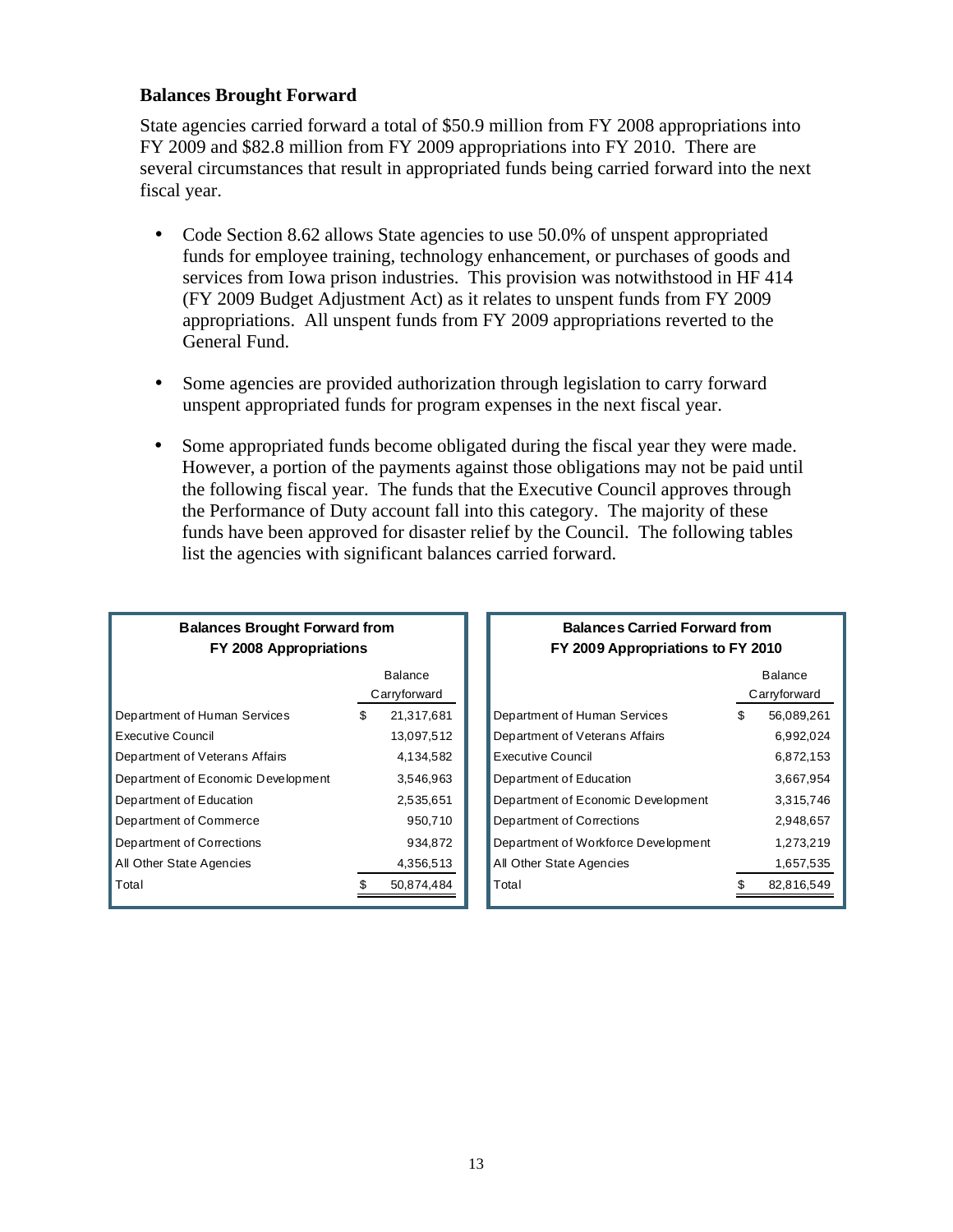### **Appropriation Transfers**

Code Section 8.39, allows the Governor to transfer funds between line-item appropriations if an appropriation is insufficient to meet the legitimate expenses of a department. During FY 2009, a total of \$9.3 million of appropriated funds were transferred. Many of the transfers were made to backfill reductions related to the 1.5% ATB reduction and deappropriations enacted in HF 414 (FY 2009 Budget Adjustment Act). The following table summarizes the FY 2009 appropriation transfer amounts.

| 8.39 Appropriation Transfers<br>FY 2009 Appropriations                                                                                  |                               |    |                                |                                                                                                                    |  |  |
|-----------------------------------------------------------------------------------------------------------------------------------------|-------------------------------|----|--------------------------------|--------------------------------------------------------------------------------------------------------------------|--|--|
|                                                                                                                                         | Appropriation<br>Transfers to |    | Appropriation<br>Transfers out | Reason for transfer                                                                                                |  |  |
| Governor's Office                                                                                                                       |                               |    |                                |                                                                                                                    |  |  |
| Operations                                                                                                                              |                               | \$ | 80,000                         | For unanticipated expenses.                                                                                        |  |  |
| <b>Terrace Hill Quarters</b>                                                                                                            | \$<br>80,000                  |    |                                |                                                                                                                    |  |  |
| Management<br>Operations                                                                                                                |                               |    | 6,000                          | Transferred to the Public Employees Relations Board.                                                               |  |  |
| Human Rights                                                                                                                            |                               |    |                                |                                                                                                                    |  |  |
| Asian and Pacific Islanders                                                                                                             | 3,400                         |    |                                |                                                                                                                    |  |  |
| Status of Women                                                                                                                         | 5,607                         |    |                                |                                                                                                                    |  |  |
| Native American Affairs                                                                                                                 | 3,900                         |    |                                |                                                                                                                    |  |  |
| Dev., Assess., and Resolution Program                                                                                                   |                               |    | 9,850                          | To replace a portion of the FY 2009 budget reductions.                                                             |  |  |
| <b>Status of African Americans</b>                                                                                                      |                               |    | 2,000                          |                                                                                                                    |  |  |
| Latino Affairs                                                                                                                          |                               |    | 1,057                          |                                                                                                                    |  |  |
| Economic Development<br>Small Business Assistance                                                                                       | 5,000,000                     |    |                                | Provide funding to the Small Business Disaster Recovery<br>Assistance Program for storm-impacted small businesses. |  |  |
| Office of Energy Independence<br>Iowa Power Fund                                                                                        |                               |    | 5,000,000                      | Transferred to the Department of Economic Development.                                                             |  |  |
| <b>Cultural Affairs</b>                                                                                                                 |                               |    |                                |                                                                                                                    |  |  |
| <b>Historical Division</b>                                                                                                              | 7,593                         |    |                                | Funds transferred from DOM to replace a portion of the FY 2009                                                     |  |  |
| <b>Iowa Cultural Caucus</b>                                                                                                             |                               |    | 7,593                          | budget reductions.                                                                                                 |  |  |
| College Aid Commission<br>Tuition Grant Program - Not-For-Profit<br>Tuition Grant Program - For-Profit<br>National Guard Ed. Assistance | 250,000<br>658,000            |    | 908,000                        | To fund shortfalls in higher education tuition programs.                                                           |  |  |
|                                                                                                                                         |                               |    |                                |                                                                                                                    |  |  |
| Workforce Development<br>Workers' Comp. Operations<br>General Operations                                                                | 44,152<br>65.735              |    |                                |                                                                                                                    |  |  |
| Security Employee Training Program                                                                                                      | 225                           |    |                                |                                                                                                                    |  |  |
| <b>Field Offices</b>                                                                                                                    | 136,763                       |    |                                | To replace a portion of the FY 2009 budget reductions.                                                             |  |  |
| Offender Reentry Program                                                                                                                |                               |    | 194,375                        |                                                                                                                    |  |  |
| Statewide Standards Skills Assessment                                                                                                   |                               |    | 52,500                         |                                                                                                                    |  |  |
| Public Employees Relations Board<br>Operations                                                                                          | 6,000                         |    |                                | Funds transferred from DOM to replace a portion of the FY 2009<br>budget reductions.                               |  |  |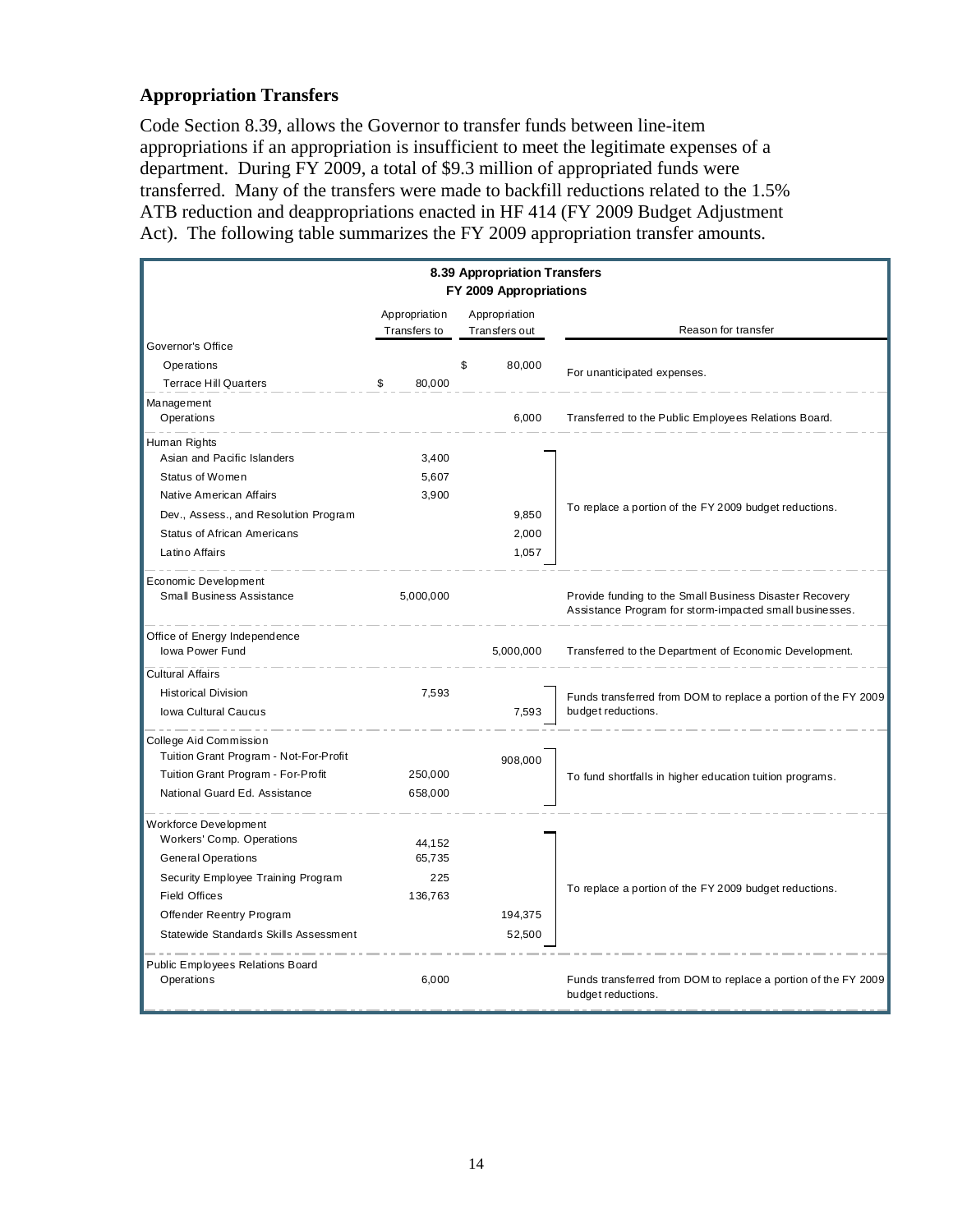|                                            |                               | 8.39 Appropriation Transfers<br>FY 2009 Appropriations |                                                              |
|--------------------------------------------|-------------------------------|--------------------------------------------------------|--------------------------------------------------------------|
|                                            | Appropriation<br>Transfers to | Appropriation<br>Transfers out                         | Reason for transfer                                          |
| Education                                  |                               |                                                        |                                                              |
| Vocational Education Admin.                | 9,774<br>\$                   |                                                        |                                                              |
| School Food Service                        | 37,645                        |                                                        |                                                              |
| Voc. Ed. to Secondary Schools              | 44,054                        |                                                        |                                                              |
| Core Curriculum                            | 32,885                        |                                                        |                                                              |
| Birth to Age 3 Services                    | 25,821                        |                                                        | To replace a portion of the FY 2009 budget reductions.       |
| <b>Community College Salaries</b>          | 22,500                        |                                                        |                                                              |
| Student Acheivement/Teacher Quality        | 2,596,770                     |                                                        |                                                              |
| Four Year Old Preschool Program            |                               | 2,769,449<br>S                                         |                                                              |
| Public Health                              |                               |                                                        |                                                              |
| <b>Chronic Conditions</b>                  | 19.597                        |                                                        |                                                              |
| <b>Environmental Hazards</b>               | 11,220                        |                                                        | To replace a portion of the FY 2009 budget reductions to     |
| Infectious Disease                         | 28,024                        |                                                        | minimize reduction in provider payments.                     |
| Prevention and Chronic Care Mgmt.          |                               | 58,841                                                 |                                                              |
| Inspections & Appeals                      |                               |                                                        |                                                              |
| <b>Health Facilities Division</b>          | 136,869                       |                                                        | To cover the costs of the Ponca legal fees.                  |
| Small Business Disaster Assistance Program |                               | 136.869                                                |                                                              |
| <b>Veterans Affairs</b>                    |                               |                                                        |                                                              |
| Administration                             | 100,000                       |                                                        | To replace 2008 bonding funds for a portion of the cost of a |
| County Grant Program                       |                               | 100,000                                                | veteran memorial in Dubuque.                                 |
| Total                                      | 9,326,534                     | S<br>9,326,534                                         |                                                              |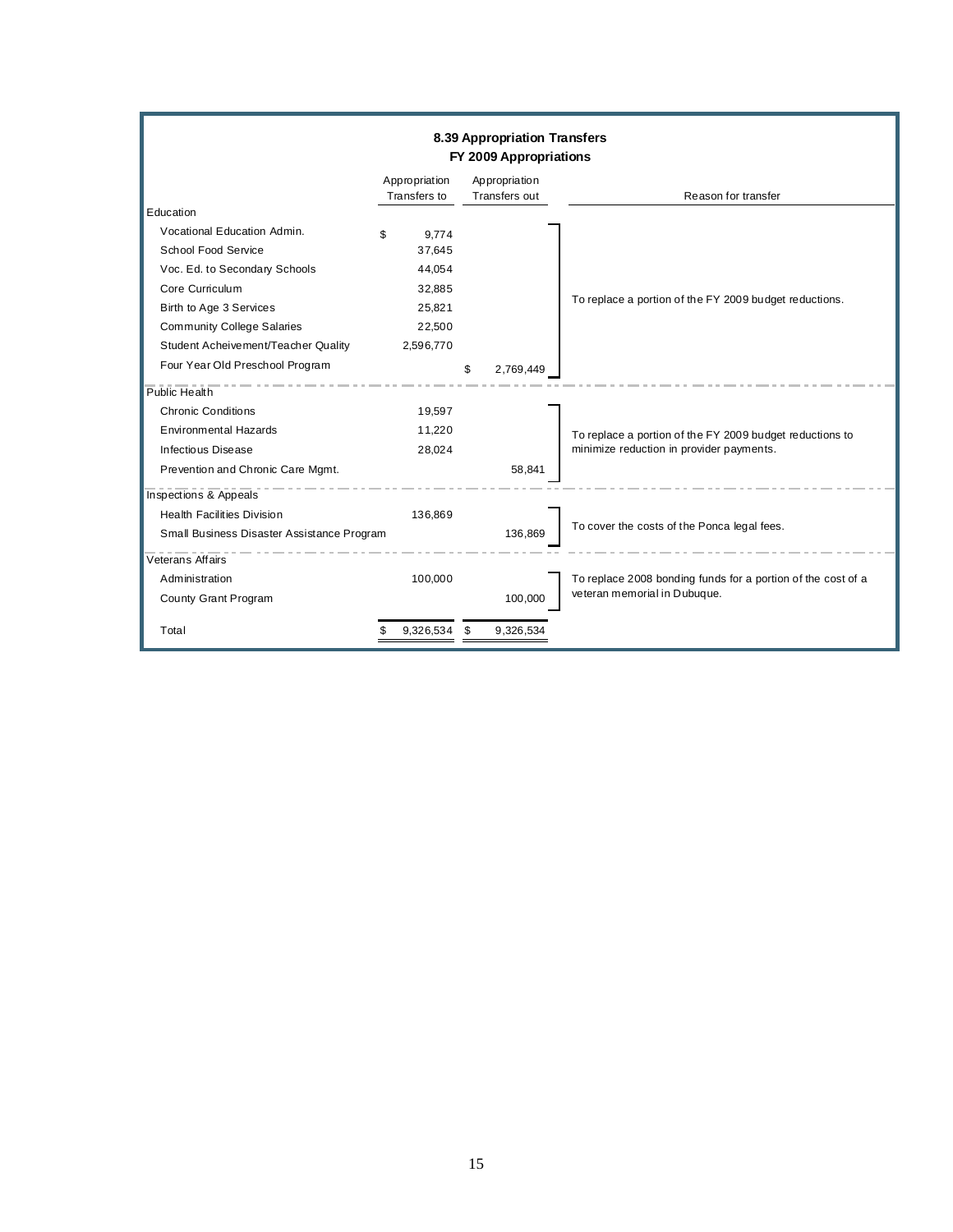### **Reversions**

Unless an agency is allowed to carry forward unspent funds from an appropriation, the unspent funds will revert to the fund from which it was appropriated. State agencies reverted a total of \$25.1 million from FY 2009 appropriations. Eight agencies contributed to over 90.0% of the reverted funds. The following table lists the significant reversions from FY 2009 appropriations by department.

| FY 2009 General Fund Reversions       |                     |            |                     |  |  |  |  |  |
|---------------------------------------|---------------------|------------|---------------------|--|--|--|--|--|
|                                       | Reversion<br>Amount |            | Percent<br>of Total |  |  |  |  |  |
| Department of Human Services          | \$                  | 8,632,066  | 34.4%               |  |  |  |  |  |
| Department of Management              |                     | 4,456,069  | 17.8%               |  |  |  |  |  |
| Department of Inspections & Appeals   |                     | 2,977,057  | 11.9%               |  |  |  |  |  |
| Department of Corrections             |                     | 2,473,025  | 9.9%                |  |  |  |  |  |
| Department of Public Health           |                     | 1,272,581  | 5.1%                |  |  |  |  |  |
| Department of Commerce                |                     | 1,142,376  | 4.5%                |  |  |  |  |  |
| Department of Education               |                     | 1,108,091  | 4.4%                |  |  |  |  |  |
| Department of Administrative Services |                     | 728,009    | 2.9%                |  |  |  |  |  |
| All Other Agencies                    |                     | 2,288,367  | 9.1%                |  |  |  |  |  |
| Total                                 |                     | 25.077.641 | 100.0%              |  |  |  |  |  |

Over the last 10 years, reversions have averaged approximately \$9.6 million per year. However, the amount reverted can vary significantly from year to year. In FY 2000, reversions were less than \$1.0 million and in FY 2009, they reached \$25.1 million.

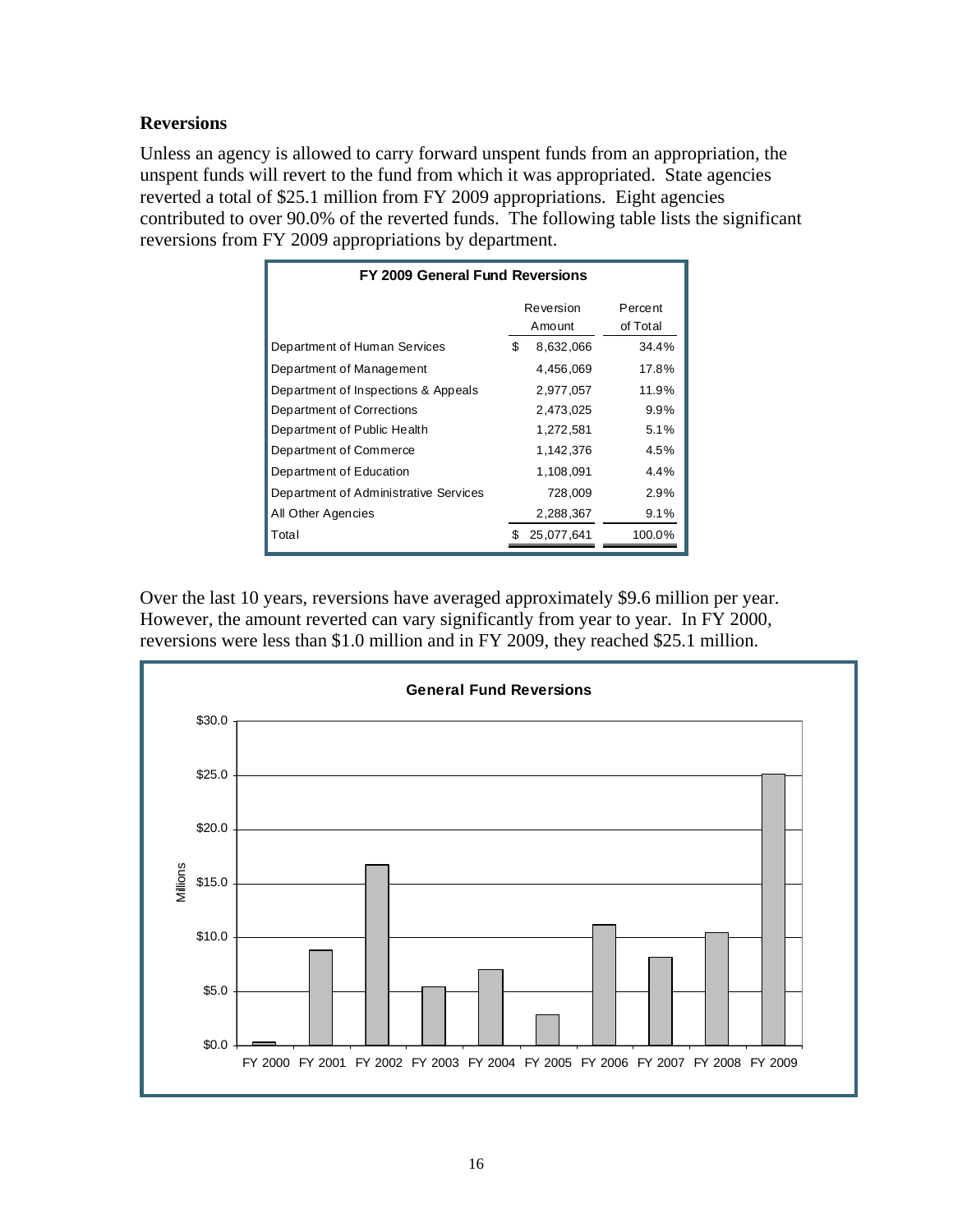# **General Fund Balance Sheet**

The following table summarizes the condition of the General Fund over the last five years. From FY 2005 to FY 2008, the General Fund has maintained an annual surplus that has averaged 5.3% of total revenues. For FY 2009, the General Fund ended the year with a zero balance.

| <b>State of Iowa General Fund</b><br>(Dollars in Millions)   |           |             |                |           |           |  |  |  |
|--------------------------------------------------------------|-----------|-------------|----------------|-----------|-----------|--|--|--|
|                                                              | FY 2005   | FY 2006     | FY 2007        | FY 2008   | FY 2009   |  |  |  |
| <b>Revenues</b>                                              |           |             |                |           |           |  |  |  |
| Receipts and Transfers                                       | \$5,657.3 | \$5,914.6   | \$6,206.8      | \$6,783.2 | \$7,061.2 |  |  |  |
| Tax Refunds                                                  | $-696.9$  | $-586.2$    | $-597.9$       | $-674.8$  | $-803.9$  |  |  |  |
| School Infrastructure Refunds                                |           |             |                |           | $-385.8$  |  |  |  |
| Accruals                                                     | $-31.4$   | 54.0        | 37.4           | $-24.0$   | 17.2      |  |  |  |
| Econ. Emrg. Fund Transfer                                    |           |             |                |           | 45.3      |  |  |  |
| <b>Total Net Revenues</b>                                    | 4,929.0   | 5,382.4     | 5,646.3        | 6,084.4   | 5,934.0   |  |  |  |
| Appropriations                                               |           |             |                |           |           |  |  |  |
| Appropriations                                               | 4,606.0   | 5,031.7     | 5,392.9        | 5,898.4   | 5,959.0   |  |  |  |
| Reversions                                                   | $-2.9$    | $-11.2$     | $-8.2$         | $-10.4$   | $-25.0$   |  |  |  |
| <b>Net Appropriations</b>                                    | 4,603.1   | 5,020.5     | 5,384.7        | 5,888.0   | 5,934.0   |  |  |  |
| <b>Ending Balance - Surplus</b>                              | 325.9     | 361.9<br>\$ | 261.6 \$<br>S. | 196.4 \$  | 0.0       |  |  |  |
| Percent of Surplus to Revenues                               | 6.6%      | 6.7%        | 4.6%           | 3.2%      | 0.0%      |  |  |  |
| The sum of the numbers may not equal totals due to rounding. |           |             |                |           |           |  |  |  |

Over the last five years the surplus has varied on an annual basis. In FY 2005 and FY 2006, the surplus reached \$325.9 million and \$361.9 million, respectively. This equated to 6.6% and 6.7% of net revenues. In FY 2007 and FY 2008 the surplus dropped. The following chart shows the percent of the surplus to net revenues for the past five years.